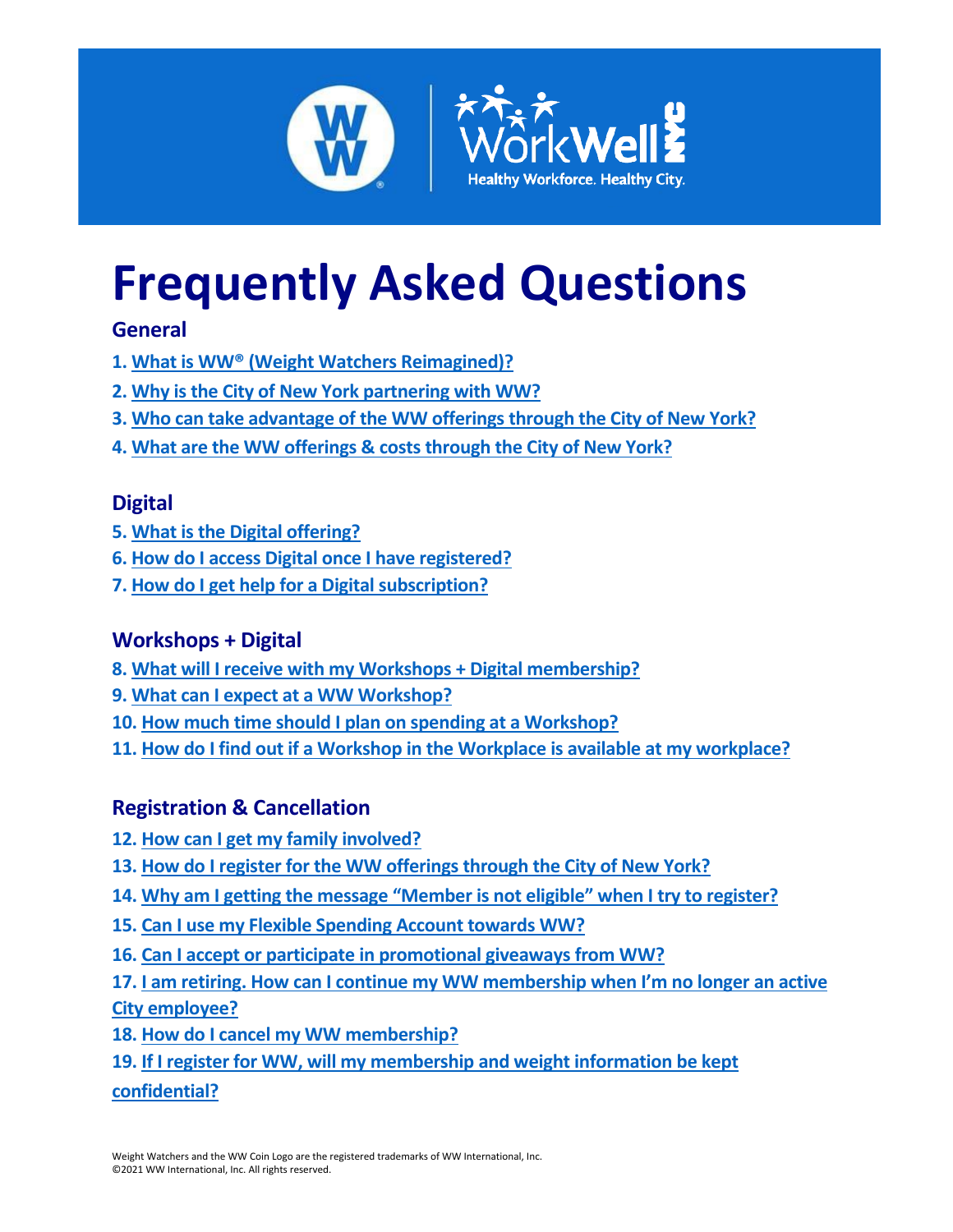# <span id="page-1-0"></span>**General**

## **1. What is WW® (Weight Watchers Reimagined)?**

WW is Weight Watchers reimagined. WW's purpose is to inspire healthy habits for real life. For people, families, communities, the world, for everyone. WW will always have the best weightloss program on the planet, and now they've put decades of experience in behavior change to work for an even greater mission to become the world's partner in wellness. No matter what your goal is—to lose weight, eat healthier, move more, develop a more positive mindset, sleep better or all of the above—WW will bring you science-based solutions that fit into your life.

## **2. Why is the City of New York partnering with WW?**

Together with the NYC Employee Benefits Program and the City's unions, WorkWell NYC has partnered with WW to provide City employees and their families with real-life solutions to live healthier, all at a special price.

## <span id="page-1-1"></span>**3. Who can take advantage of the WW offerings through the City of New York?**

All City of New York employees who are eligible for health benefits have access to a subsidy reducing the cost of membership by more than 50% off the regular price. Benefit-eligible dependents (spouses, children 18-26) and retirees can enjoy discounted pricing. Spouses and dependents of retirees are not eligible for the discount. Workshops (which used to be called meetings) are not available in some areas in the U.S. To find out if the county you reside in is a non-participating area, please visit: [http://wwfranchisecountylist.com.](http://wwfranchisecountylist.com/)

To become a WW member, you must:

- Be at least 18 years old.
- Not be pregnant.
- Not have an active medical diagnosis of bulimia nervosa or anorexia nervosa.

## <span id="page-1-2"></span>**4. What are the WW offerings and costs through the City of New York?**

Two WW offerings are available to you. You can choose the plan that fits your lifestyle.

#### **Employees:**

- Digital \$7.00 per month
- Workshops + Digital \$14.00 per month

#### **Spouses/Domestic Partners, Dependents, and Retirees:**

- Digital \$14.00 per month
- Workshops + Digital \$28.00 per month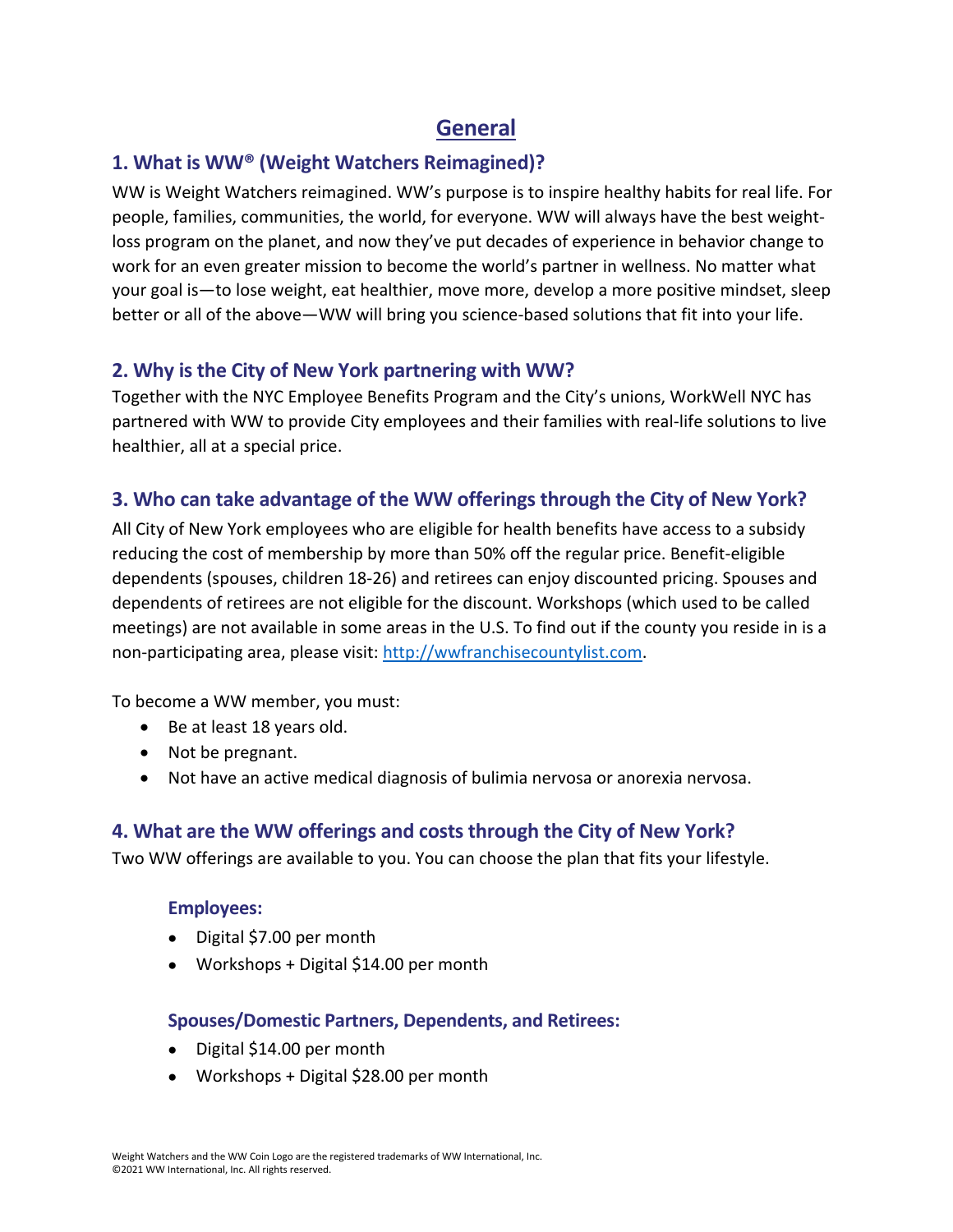State taxes will be added where applicable. The dollar value of this contribution/benefit will be included as taxable income to the employee.

You will be charged the listed prices each month until you cancel your membership or if you are no longer eligible for the company subsidy.

## <span id="page-2-1"></span>**Digital**

#### <span id="page-2-0"></span>**5. What is the Digital offering?**

Digital allows you to follow WW entirely online. It is a self-directed plan with interactive tools and resources like food and activity trackers, restaurant guides, and thousands of recipes and meal ideas to help you stay on track. You also have access to our trained WW Wellness Coaches via the 24/7 Expert Chat feature. The WW mobile app gives you access to Connect, our exclusive, members-only social media space where thousands of WW members share tips while supporting and motivating each other.

• WW Workshops are not available for individuals who enroll in this option.

#### **6. How do I access Digital once I have registered?**

Once you have purchased a Digital subscription, you may access it via the mobile app or at WW.com and logging in with your username and password created during the registration process. You will be recognized as a returning registered online subscriber. The mobile app is available in the App Store or on Google Play.

## <span id="page-2-2"></span>**7. How do I get help for a Digital subscription?**

Help is available in the upper right-hand corner of every page on WW.com. Using this "help" button, you can e-mail your specific question to one of seven areas of inquiry: subscription process, tools and features, technical support, login help, start weight changes, and cancellations. The typical response time is within 24 hours.

## <span id="page-2-3"></span>**Workshops + Digital**

#### **8. What will I receive with my Workshops + Digital membership?**

Once enrolled in Workshops + Digital, you will gain access to a Monthly Pass within your account to attend weekly Workshops virtually, at your workplace (where applicable) or in the local community. Additionally, you will have access to Digital, WW's suite of digital and mobile tools.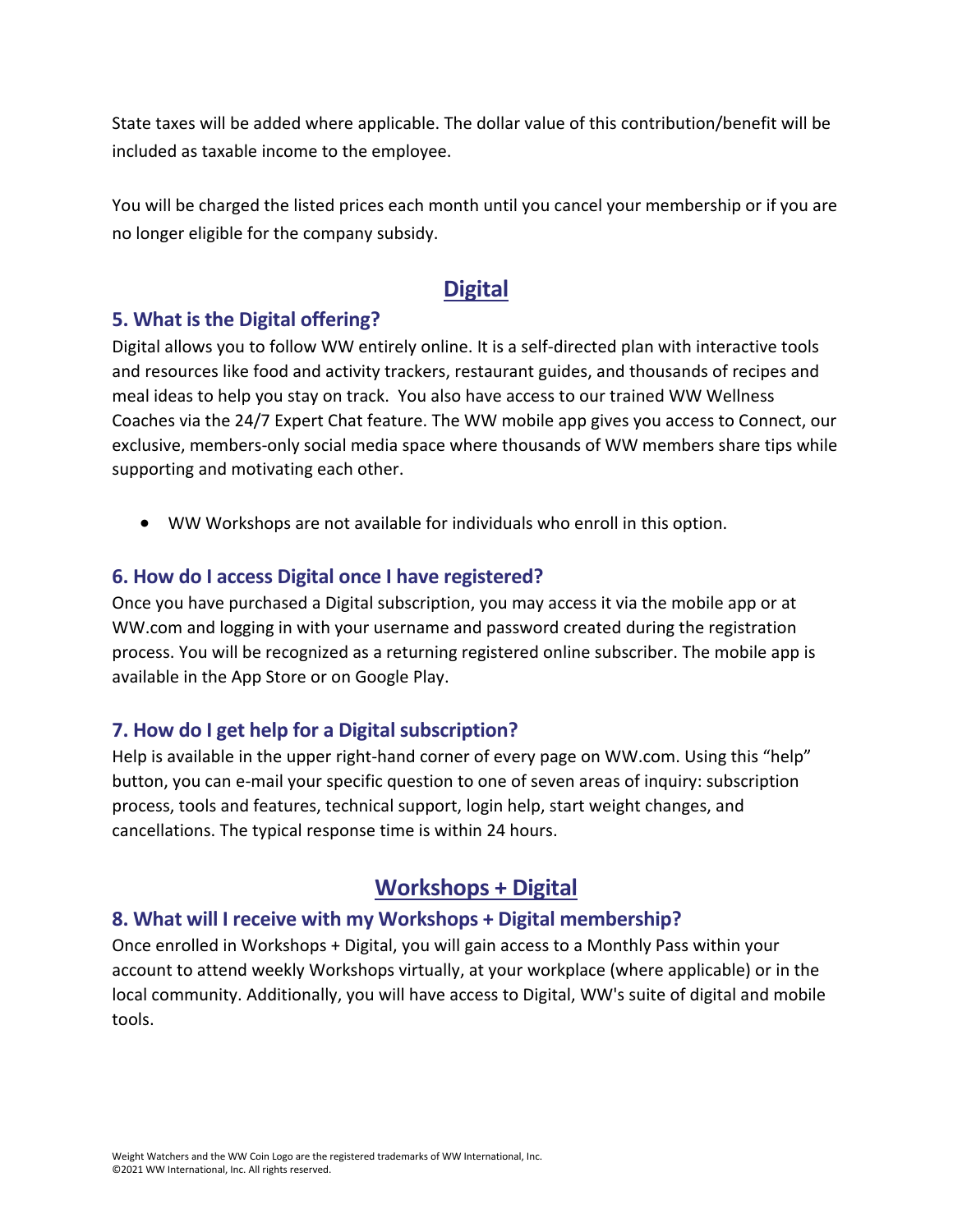#### <span id="page-3-0"></span>**9. What can I expect at a WW Workshop?**

At WW Workshops, you'll learn to follow the PersonalPoints® food plan. You'll get tips and strategies, plus: guidance from a WW Coach, a supportive and caring environment, helpful tools, guides, books, and recipes. You can also choose to do a weigh in (if in-person).

## <span id="page-3-1"></span>**10. How much time should I plan on spending at a Workshop?**

Your group workshop, facilitated by a trained WW Coach, will last approximately 30-45 minutes.

# <span id="page-3-2"></span>**11. How do I find out if a Workshop in the Workplace is available at my workplace?**

Workshops in the Workplace were temporarily closed due to Covid-19. We are slowly reopening workshops at various locations that meet WW criteria. If you are interested in having a WW Coach come onsite weekly to host workshops, contact your agency HR department to determine if your agency has an on-site coordinator who can assist with getting one started. You may also email Kathleen Skirvin from WW at [Kathleen.Skirvin@ww.com.](mailto:Kathleen.Skirvin@ww.com) In the meantime, you can attend Virtual Workshops that are exclusive to the City of New York. Please follow the steps below.

- Make sure that the WW app is downloaded to your phone and that you are logged in. Then, using your phone's web browser, go to **[WW.com/us/NYC](https://www.weightwatchers.com/us/nyc)**.
- Scroll down to "You've been invited!" and select "Let's go."
- Select "Join" to gain access to the Connect group. You'll be pushed directly to the WW app.
- You're in! Find your group anytime by clicking on the Connect icon. You will see the Connect group you joined at the top under "Groups."
- Tap on your group to see details on the City of New York's WW Private Virtual Workshops. Start connecting with others from the City of New York!

# **Registration & Cancellation**

## <span id="page-3-3"></span>**12. How can I get my family involved?**

The City of New York/Unions have negotiated a reduced WW Membership rate for your spouses, domestic partners, dependents (over the age of 18) and retirees of the City. Eligible family members and retirees can purchase any of the offerings (Digital, Digital 360 or Workshops + Digital) at **[WW.com/us/NYC](https://www.weightwatchers.com/us/nyc)** with the City of New York's Access ID: 11612222 to receive the discounted pricing.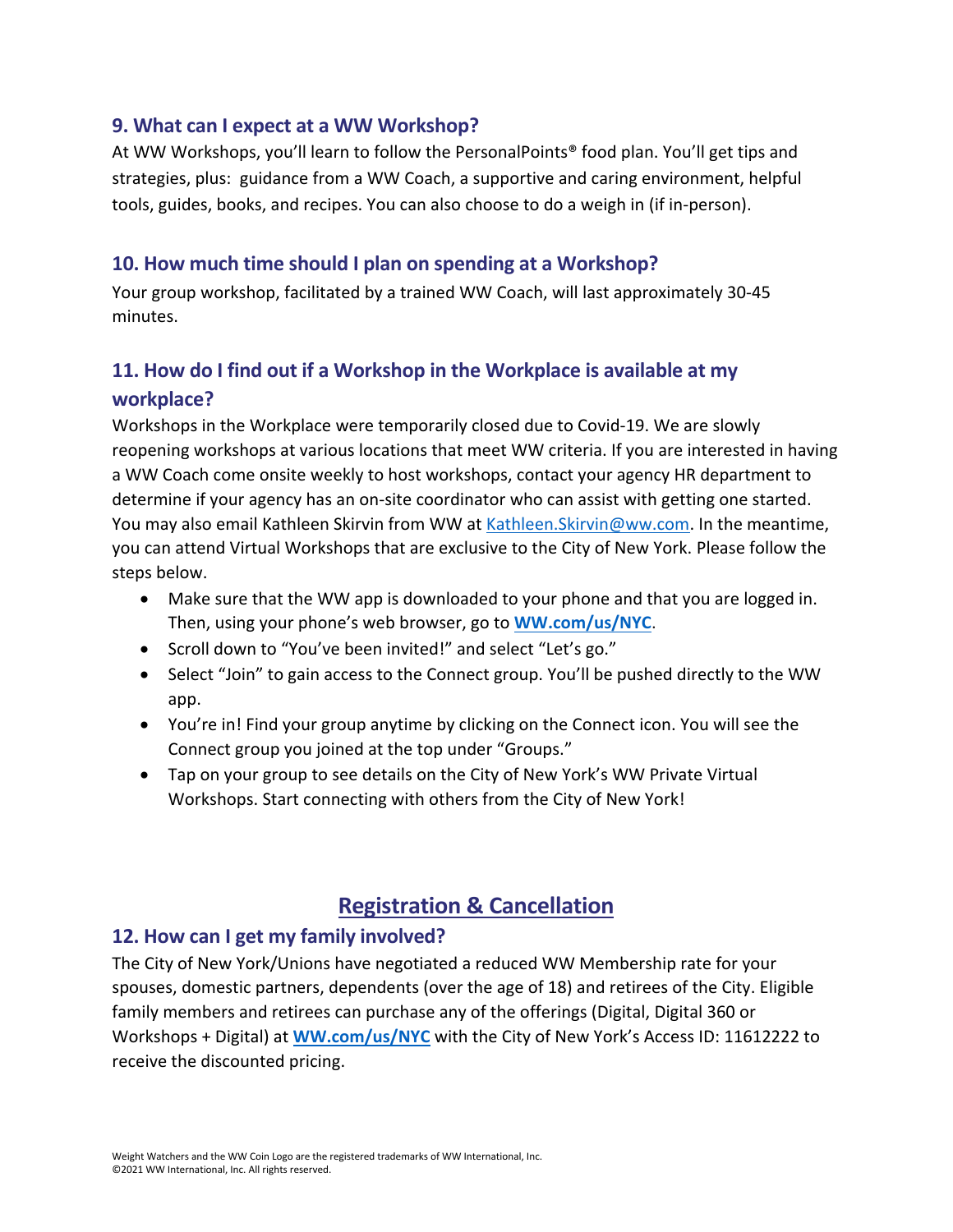Only New York City employees are eligible for NYC/Union contribution. Providing or sharing your eligibility information or the Access ID with non-City of New York employees (including spouses, relatives, friends) is strictly prohibited and may result in the termination of your membership.

## <span id="page-4-0"></span>**13. How do I register for the WW offerings through the City of New York?**

You can purchase any of the offerings (Digital, Digital 360 or Workshops + Digital) at **[WW.com/us/NYC](https://www.weightwatchers.com/us/nyc)** with the City of New York's Access ID: 11612222 to receive the special discounted pricing. Please be sure to enroll using your Primary Legal First Name and Legal Last Name. If you are an employee, you will need to enter a Unique ID in the following format: Last four digits of SSN + Date of Birth mmddyyyy + First 8 Letters of your Primary Legal First Name. Example: 782310011992SAMANTHA

Employees must use the first and last name indicated on your pay statement when signing up. For assistance, call 866-797-2836 (Monday-Friday 8:00 a.m.-10:00 p.m. ET; Saturday 11:00 a.m.- 5:00 p.m. ET). If you have any questions you may also email [wellnesshelp@weightwatchers.com.](mailto:wellnesshelp@weightwatchers.com)

If you are a current WW member, you can still take advantage of the discounted pricing and subsidy. Please call WW at 866-797-2836 (Monday-Friday 8:00 a.m.-10:00 p.m. ET; Saturday 11:00 a.m.-5:00 p.m. ET) for assistance with getting your membership switched to the City of New York special pricing.

## <span id="page-4-1"></span>**14. Why am I getting the message "Member is not eligible" when I try to register?**

There are several reasons you may be receiving this message. If you have carefully followed the registration instructions above, please send the following information to [WorkWell@olr.nyc.gov](mailto:WorkWell@olr.nyc.gov) for assistance:

- Primary Legal First Name (as indicated on your pay statement)
- Legal Last Name (as indicated on your pay statement)
- Unique ID: Last 4 Digits of Social Security Number + Date of Birth mmddyyyy + First 8 Letters of your Primary Legal First Name (Example: 943009221987NAME) The ID is not case sensitive.
- Name of Agency

## <span id="page-4-2"></span>**15. Can I use my Flexible Spending Account towards WW?**

Pursuant to City of New York policies and IRS regulations, WW may be a reimbursable expense for people who have been advised by their doctor that they have obesity and need to lose weight provided certain conditions are met. You need a doctor's letter that 1) states your